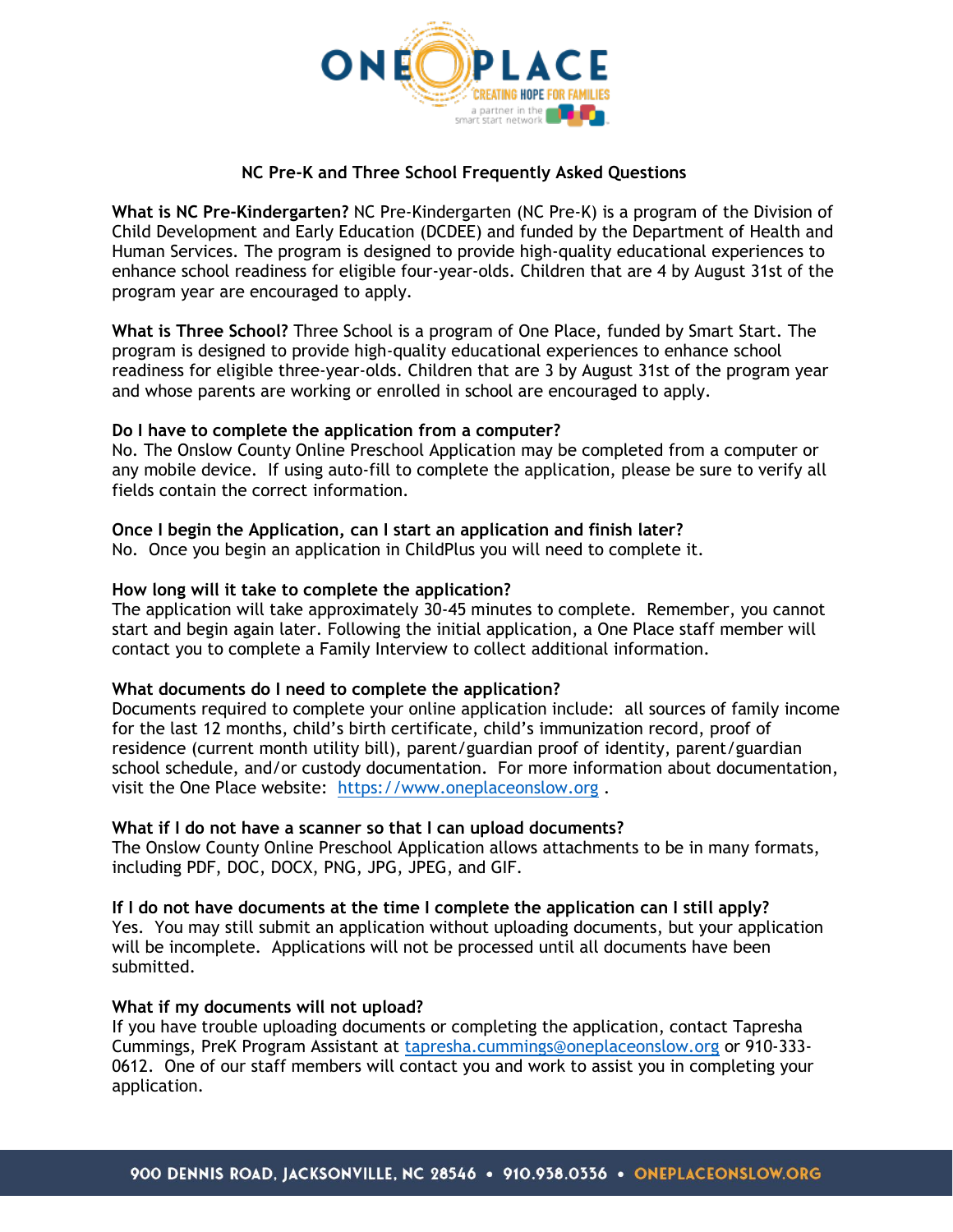

## **If I completed an online application with Onslow County Schools do I need to complete one with One Place as well?**

No. Onslow County Schools (OCS) and One Place collaborate to provide preschool services to families in Onslow County. You should only complete one application.

### **After submitting an application what are the next steps?**

A One Place staff member will contact you within 30 days to complete a Family Interview.

# **How can I check the status of my application?**

To find out the status of your application, contact Tapresha Cummings, PreK Program Assistant at [Tapresha.cummings@oneplaceonslow.org](mailto:Tapresha.cummings@oneplaceonslow.org) or 910-333-0612.

**How do I know if my child is eligible?** Eligibility is based on age and income requirements. Children must be 3 or 4 years of age on or before August 31st of the program year. All ageeligible children are welcome to apply.

**Are children of military families eligible?** Yes, eligible 4-year-old children who are the dependent of a member of the United States Armed Forces, that was active duty within the past 18 months, injured while serving, or killed while serving, are eligible without regard to income. Determination of child eligibility does not guarantee placement in the NC Pre-K Program. \*Three School does not provide an income exception for military families due to funding requirements.

**I don't meet the income requirement, are there other eligibility criteria?** Yes, a 4-year-old child that has one or more of the following risk factors may be eligible without regard to income:

- Identified developmental disability
- Limited English Proficiency (LEP)
- An education need indicated from an approved developmental screening or an existing Individualized Education Plan (IEP)
- A chronic health condition as indicated by the diagnosis from a professional health care provider.

\*Three School does not provide an income exception for additional risk factors due to the funding requirements.

**What are the placement criteria?** Participation in NC Pre-K and Three School is based on the allocation of spaces and the child's priority for placement. Priority is determined for each child based on several criteria; children who are identified to be at greater risk receive higher priority for placement. Children who have received no prior early education services outside the home are higher priority than children who are currently served in early education settings.

**Where are NC Pre-K and Three School classes held?** NC Pre-K and Three School classes are in approved four and five star child care centers and elementary schools in Onslow County. **Are NC Pre-K and Three School teachers qualified?** NC Pre-K and Three School teachers are professionals with degrees in early education or a related area of study. NC Pre-K teachers are required to hold a NC Teaching License.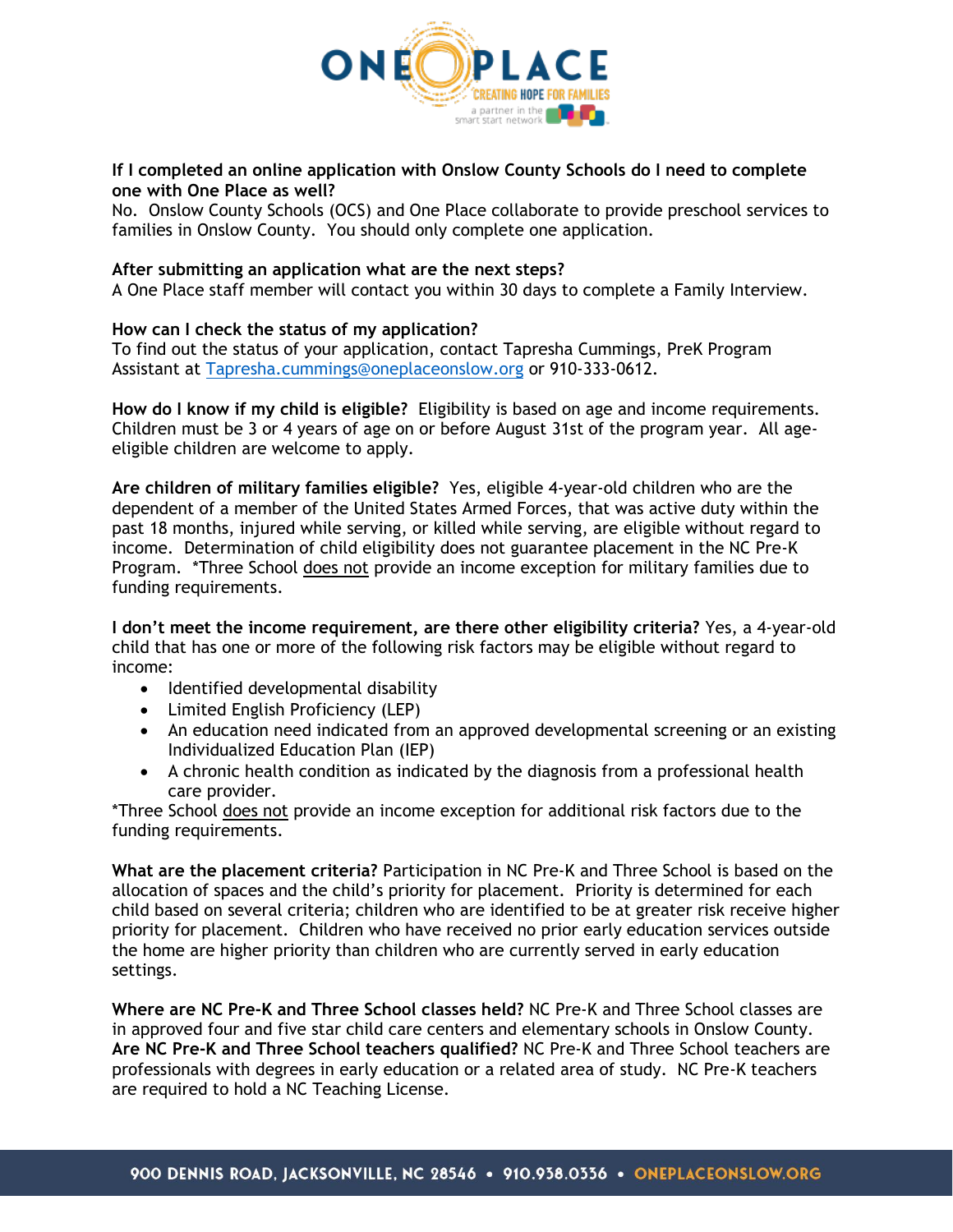

**When do NC Pre-K and Three School start?** The NC Pre-K and Three School year begins with staggered entry. Staggered entry days are opportunities for smaller groups of children and teachers to attend the classroom, and to get to know one another and the environment. Your child's teacher will notify you of your child's staggered entry date. Please refer to the Pre-K Calendar for exact dates.

**What if I need before and after school care?** Some NC Pre-K and Three School sites also provide before and after school care for a fee. More information can be obtained directly from the NC Pre-K or Three School site or One Place Resource and Referral at (910) 938-0336.

**Is transportation provided?** Transportation is provided to eligible children in classrooms located in public school sites. If transportation is a barrier for your family please contact Courtney Wandishin at (910) 938-0336 or your child's NC Pre-K or Three School site.

**What is the daily schedule like?** All NC Pre-K and Three School classes are 6.5 hours per day. The daily schedule consists of child-initiated and teacher-directed activities, individual, small group, and large group instruction, active exploration of the indoor and outdoor learning environments, opportunities for social interaction, quiet and active periods of play and rest, and access to a wide variety of toys and educational materials that provide opportunities for exploration and learning.

**What curriculum is used in NC Pre-K and Three School?** Creative Curriculum is a comprehensive research-based and research-proven curriculum that offers developmentally appropriate programs that extend children's learning. Teachers use their knowledge and assessment of individual children to plan the environment and activities to meet the needs of young children. Teachers conduct regular and ongoing assessment using Teaching Strategies Gold. The NC Pre-K and Three School requirements are built upon the North Carolina Foundations for Early Learning and Development.

**Family Engagement** is encouraged, and families should feel welcome to visit and participate in different activities throughout the year. Conferences are held three times throughout the year to provide opportunities to share and learn about your child's development. Teachers conduct ongoing assessments and collect samples of children's work to show evidence of child progress towards developmental goals and objectives.

A **Home Visit** from your child's teacher will occur prior to your child's first day in the classroom. A home visit is an opportunity for the entire family to meet the teachers, learn more about each other, and ease the child's transition from home to school. Your child's teacher will notify you of your child's home visit date.

**Who Regulates NC Pre-K and Three School Programs?** Programs must meet NC DCDEE Licensing Requirements and maintain either 4 or 5 Stars on their licensing status. In addition, NC Pre-K sites must comply with NC Pre-K Program Requirements and Guidance. To learn more, visit: [https://ncchildcare.ncdhhs.gov/Home/DCDEE-Sections/North-Carolina-Pre-](https://ncchildcare.ncdhhs.gov/Home/DCDEE-Sections/North-Carolina-Pre-Kindergarten-NC-Pre-K)[Kindergarten-NC-Pre-K](https://ncchildcare.ncdhhs.gov/Home/DCDEE-Sections/North-Carolina-Pre-Kindergarten-NC-Pre-K)

If you have any questions, feel free to contact Courtney Wandishin, PreK Coordinator, at (910) 938- 0336